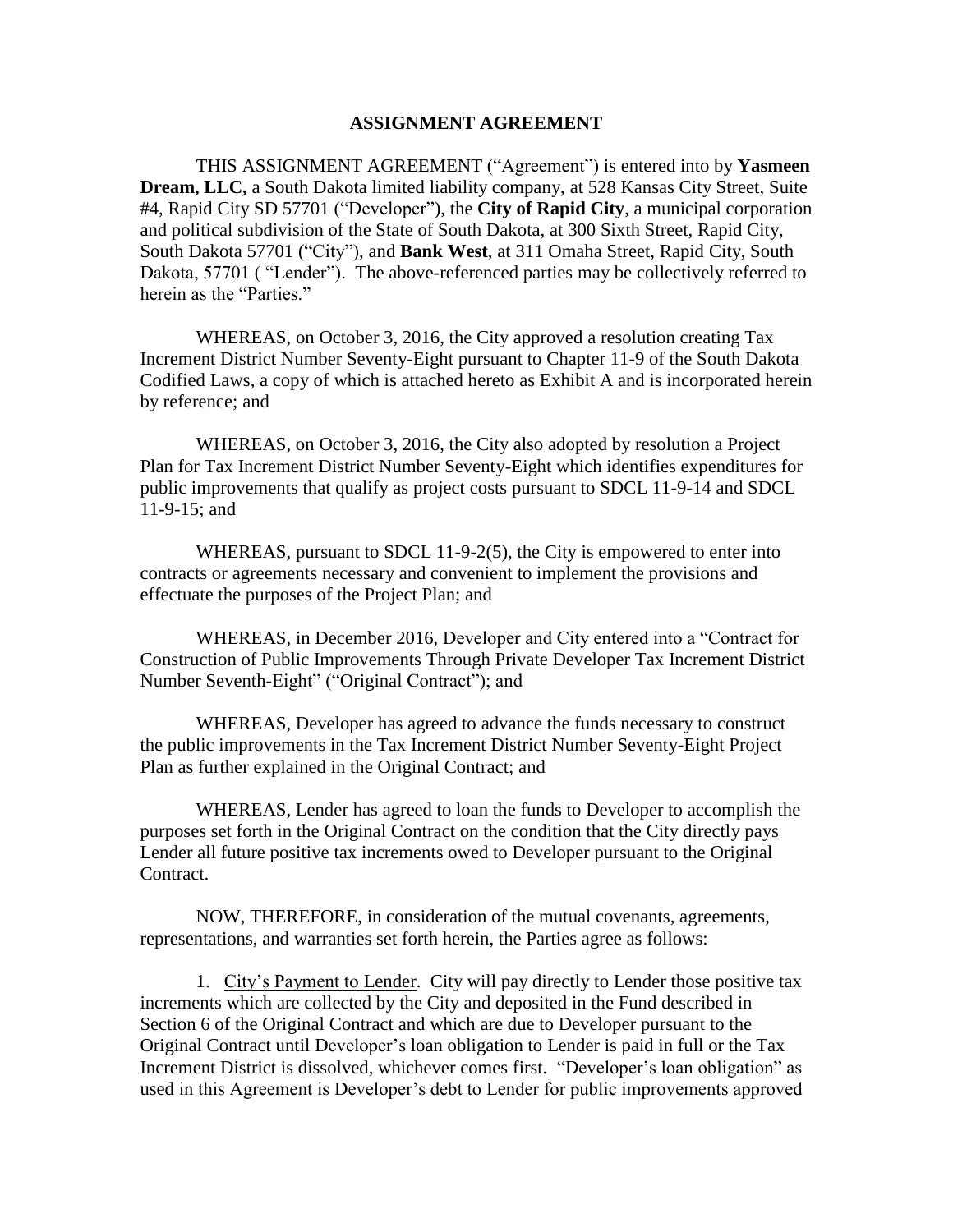as Project Costs in any Project Plan for Tax Increment Financing District Seventy-Eight; Developer's loan obligation does not include debt of Developer to Lender for improvements which are not Project Costs within any Project Plan approved for Tax Increment Financing District Seventy-Eight. It is the specific intent of the Parties that the City is not obligated to pay any sums to Lender other than the amounts due to Developer under the Original Contract. Any obligation the City has to Lender shall cease by the City's paying to Lender the tax increments collected until Developer's loan obligation is satisfied or Tax Increment Financing District Seventy-Eight is terminated, whichever comes first. Payments will be made at 300 Sixth Street, Rapid City, South Dakota 57701, or at a different location if required by Lender.

2. Insufficient Increments to Pay Developer's Loan Obligation. Lender agrees that, if City makes payment to Lender of all funds due to Developer under the Original Contract, there is no liability by City for Developer's loan obligation and that Lender shall look solely to its loan agreement(s) with Developer and Developer's guarantors, if any, for any rights of recovery upon default. If Tax Increment District Seventy-Eight is terminated before Lender is paid in full for Developer's loan obligation or if the increments are insufficient to pay Developer's loan obligation, Lender's sole recourse shall be against Developer and its guarantors, and the City shall have no liability to Lender.

3. Exchange of Information. Upon reasonable request and notice, Lender agrees to provide financial reports to City and Developer to advise them of the ongoing status of the loan obligation to Lender by Developer. Upon reasonable request and notice, City agrees to provide information to Lender to advise about the completion of public improvements and the certification of costs of improvements made in Tax Increment District Seventy-Eight.

4. Developer's Payments to Lender. All Parties to this Agreement acknowledge that City's obligation to pay pursuant to this Agreement remains even if Developer makes payments to Lender for the Developer's loan obligation. The Parties agree that City's obligation to pay Lender continues regardless of payments Developer makes to Lender until Lender has been paid in full for Developer's loan obligation or until Tax Increment District Seventy-Eight is dissolved, whichever comes first.

5. Lender Bound by Original Contract. Lender agrees to be bound by the terms of the Original Contract between City and Developer. The Parties agree that City's obligation for payment in this Agreement is limited to those amounts set forth in the Original Contract.

6. Counterparts. This Agreement may be executed in counterparts and by different parties on different counterparts with the same effect as if the signatures thereto were on the same instrument. This Agreement shall be effective and binding upon the Parties as of the date in which all parties have executed a counterpart of this Agreement.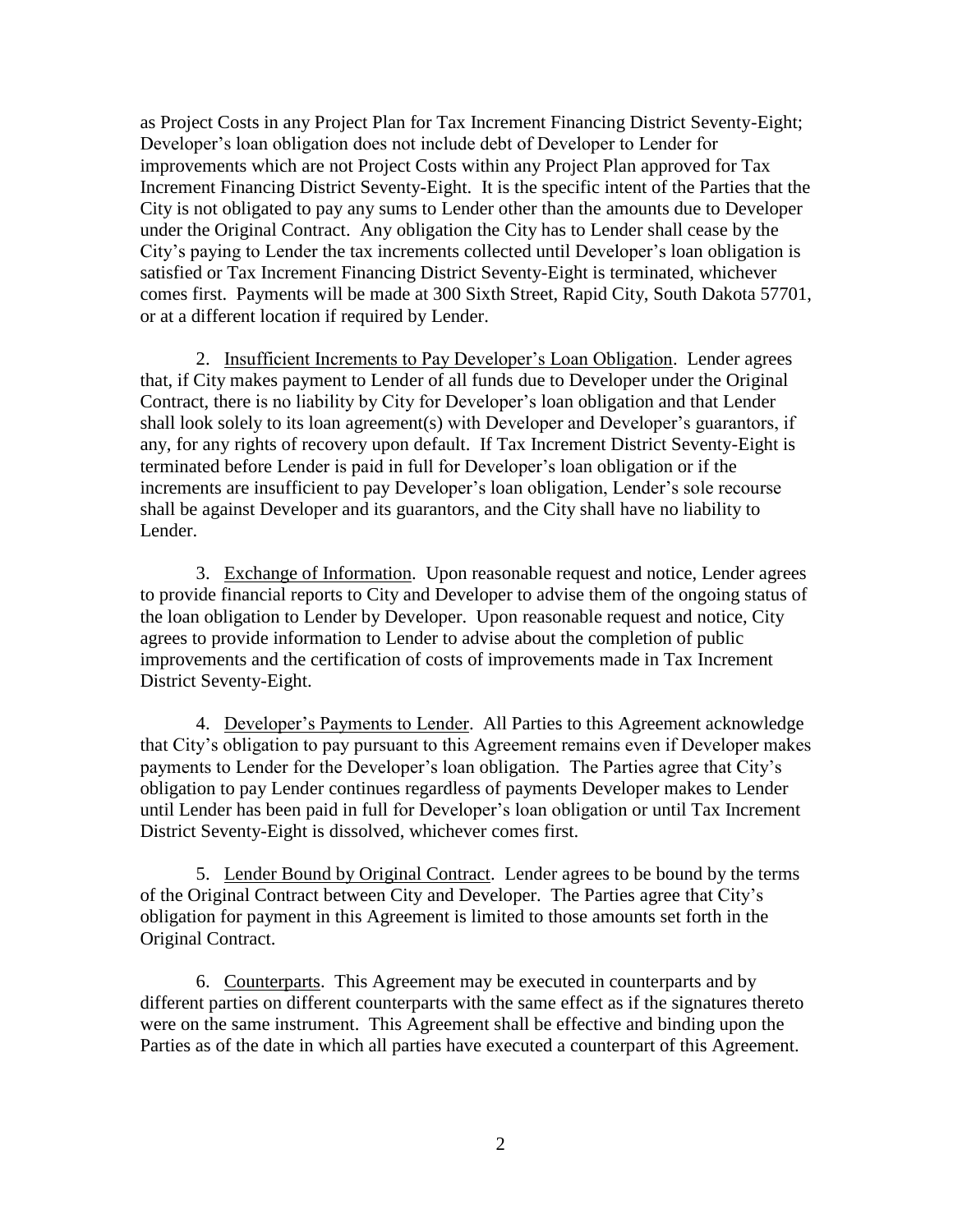7. Successors and Assigns. This Agreement shall be binding upon and shall inure to the benefit of the Parties and their respective heirs, executors, personal representatives, successors and assigns.

8. Entire Agreement. This Agreement, together with the related written agreements specifically referred to herein, represents the only agreement among the parties concerning the subject matter of this contract and supersedes all prior agreements, whether written or oral, relating to the subject matter of this agreement.

9. Modification and Waiver. No purported amendment, modification, or waiver of any provision hereof shall be binding unless set forth in a written document signed by all Parties (in the case of amendments or modifications) or by the party to be charged thereby (in the case of waivers). Any waiver shall be limited to the circumstance or event specifically referenced in the written waiver document and shall not be deemed a waiver of any other term hereof or of the same circumstance or event upon any recurrence thereof.

10. Governing Law and Venue. This Agreement and the legal relations between the Parties shall be governed by and construed in accordance with the laws of the State of South Dakota, and venue for any dispute arising hereunder shall be exclusively in a court of competent jurisdiction in Pennington County, South Dakota.

11. Invalid Provisions and Waiver. If any term, restriction, or covenant of this Agreement is deemed illegal or unenforceable, all other terms, restrictions and covenants hereof shall remain unaffected to the extent permitted by law. No waiver by any party of any default, misrepresentation or breach of any representation, warranty or covenant hereunder, whether intentional or not, shall be deemed to extend to any prior or subsequent default, misrepresentation, or breach of any representation, warranty or covenant hereunder or affect in any way any rights arising by virtue of any default, misrepresentation or breach of any representation, warranty or covenant prior to or subsequent to such occurrence.

IN WITNESS WHEREOF, each of the Parties hereto has caused this Agreement to be executed in the manner appropriate to each as of the Effective Date.

[*SIGNATURE PAGES ON NEXT PAGE*]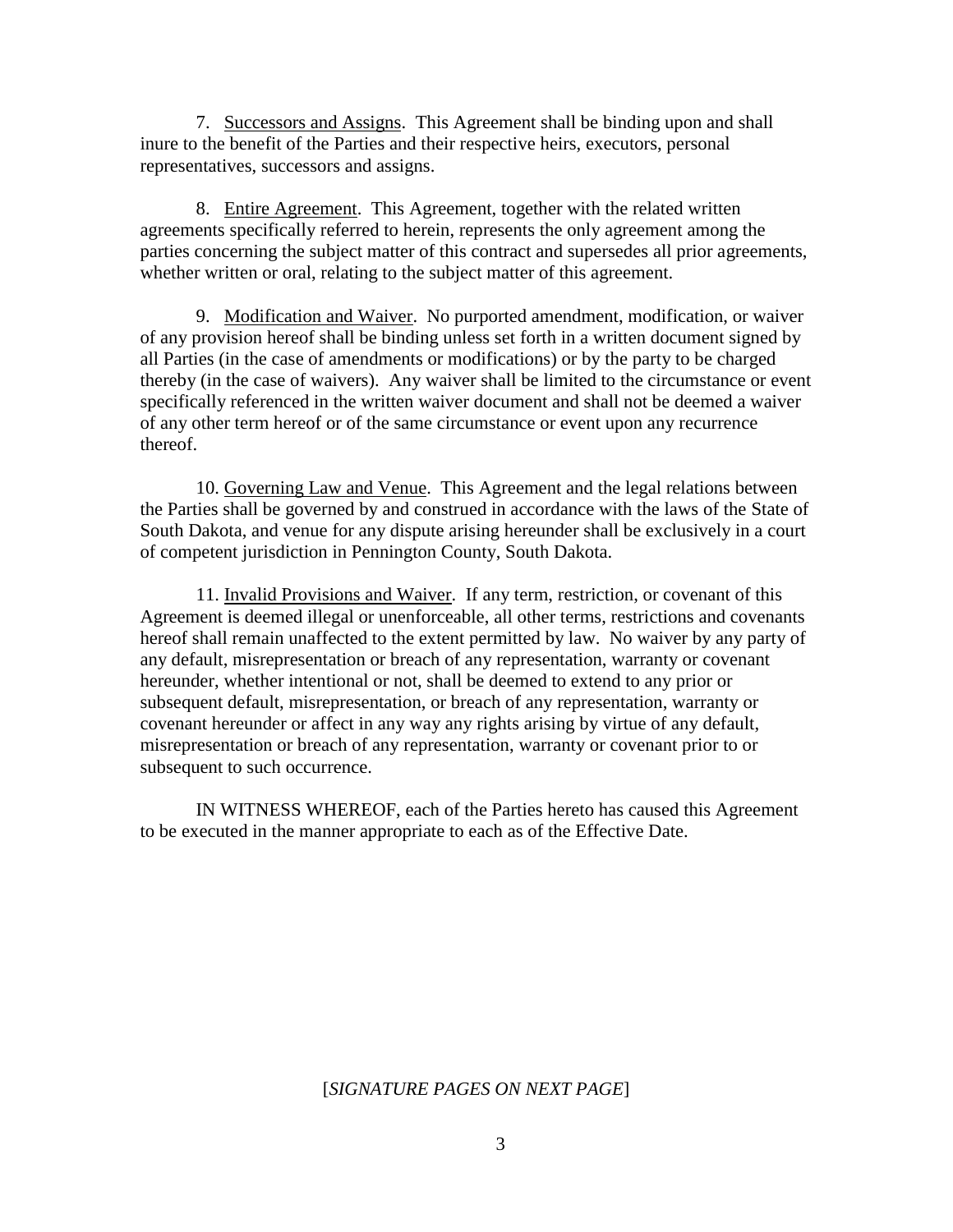Dated this  $\_\_$  day of  $\_\_$ , 20  $\_\_$ 

## BANK WEST

| Its: |  |  |
|------|--|--|

State of South Dakota (b) ss. County of Pennington )

On this the \_\_\_\_\_ day of \_\_\_\_\_\_\_\_\_\_\_\_\_\_, 20\_\_\_, before me, the undersigned officer personally appeared \_\_\_\_\_\_\_\_\_\_\_\_\_\_\_\_\_\_\_\_\_\_\_, who acknowledged himself/herself to be the \_\_\_\_\_\_\_\_\_\_\_\_\_\_\_\_\_ of Bank West, and that as such, being duly authorized to do so, executed the foregoing instrument for the purposes herein contained.

IN WITNESS WHEREOF I hereunto set my hand and official seal.

Notary Public, South Dakota

\_\_\_\_\_\_\_\_\_\_\_\_\_\_\_\_\_\_\_\_\_\_\_\_\_\_\_\_\_\_\_\_\_\_

My Commission Expires: (SEAL)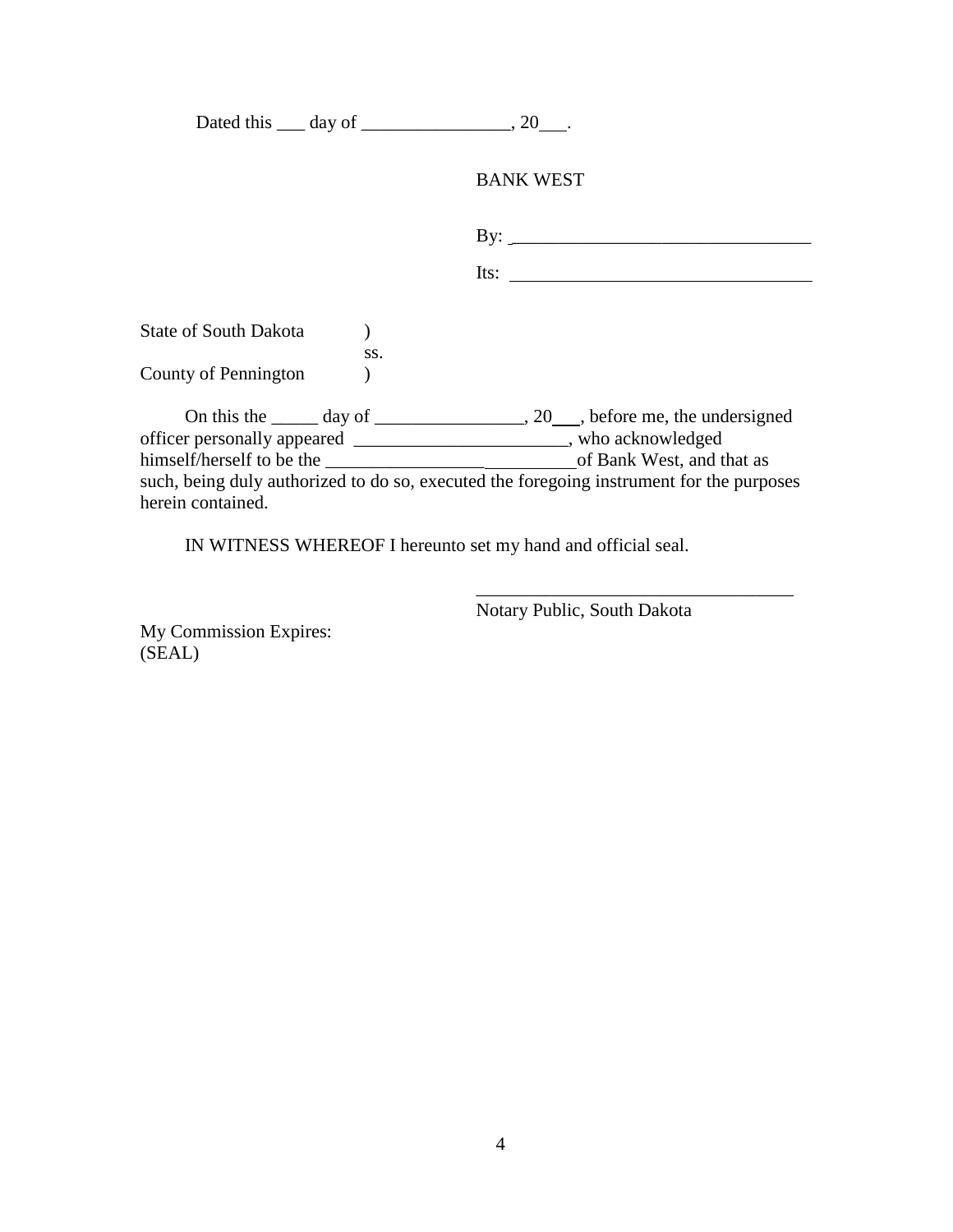Dated this  $\_\_$  day of  $\_\_$ , 20  $\_\_$ 

## CITY OF RAPID CITY

\_\_\_\_\_\_\_\_\_\_\_\_\_\_\_\_\_\_\_\_\_\_\_\_\_\_\_\_\_\_\_\_\_\_\_ Steve Allender, Mayor

ATTEST:

\_\_\_\_\_\_\_\_\_\_\_\_\_\_\_\_\_\_\_\_\_\_\_\_\_\_\_\_\_\_\_\_\_ Finance Officer (SEAL)

State of South Dakota (b) ss. County of Pennington )

On this the day of  $\qquad \qquad$  20, before me, the undersigned officer, personally appeared Steve Allender and Pauline Sumption, who acknowledged themselves to be the Mayor and Finance Officer, respectively, of the City of Rapid City, a municipal corporation, and that they, as such Mayor and Finance Officer, being duly authorized to do so, executed the foregoing instrument for the purposes herein contained by signing the name of the City of Rapid City by themselves as Mayor and Finance Officer.

IN WITNESS WHEREOF I hereunto set my hand and official seal.

Notary Public, South Dakota

\_\_\_\_\_\_\_\_\_\_\_\_\_\_\_\_\_\_\_\_\_\_\_\_\_\_\_\_\_\_\_\_\_\_

My Commission Expires: (SEAL)